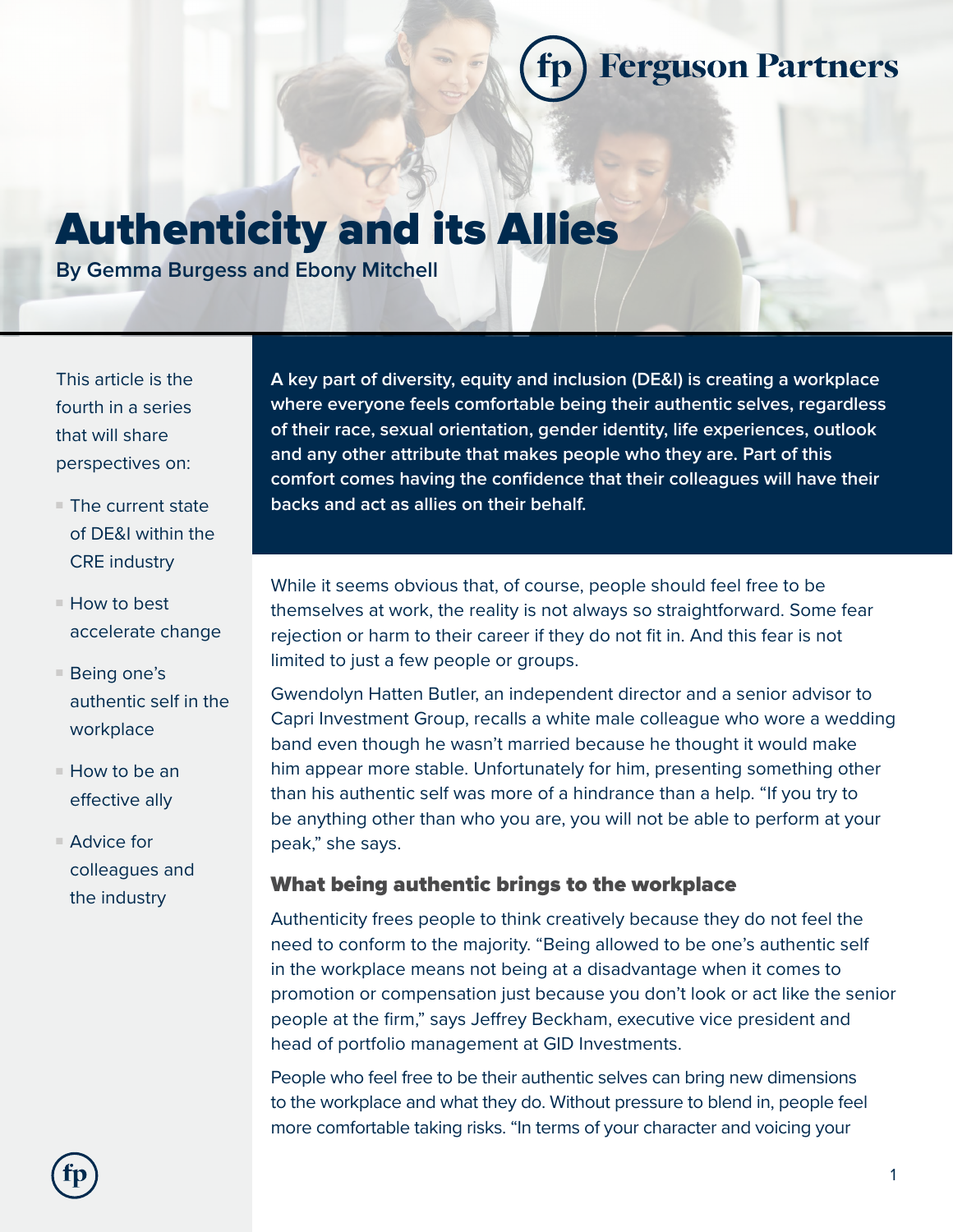ideas, you shouldn't be afraid to be wrong," says one CRE executive. "In an environment supportive of authenticity, people can push themselves to grow their skill sets and recognize that they can fail without it being terminal for their career."

"Being your authentic self means not assimilating because you want to be liked by the majority," says Tammy K. Jones, co-founder and CEO of Basic Investment Group LLC and chair of the Real Estate Executive Council (REEC). "It is being unapologetically you." That means bringing what is uniquely yours to the table instead of trying to fit in by pretending to be interested in certain hobbies or activities just to be accepted. Authenticity "leads to a much more interesting conversation than you can have if people are all the same," she says.

Fortunately, many are witnessing more acceptance for this type of diversity in the workplace as people are realizing that not everyone has to fit the same mold in order to be successful or to be a part of their organization. "We have all had different experiences that have brought us to where we are in our careers and in life," says Beckham. "Respecting that, and celebrating that, creates a culture that allows everyone's authentic self to thrive."

Nurturing this authenticity can be difficult at first. Butler recalls some important advice she received from a Black executive. "He told me not to internalize the reactions of others when you walk into a room and not to let what someone might be thinking of you affect your ability to perform," she says. Above all, "find an environment where you feel where you don't have to be anything other than who you are."

## How to become a true ally

This type of authenticity can be a challenge to sustain alone. That is why people need allies in the workplace. "Change comes through sustained disruption—not a moment or an event," says Beckham. "Allies can help figure out ways to create that sustained disruption for real change but without inadvertently contributing to the problem."

Allies can also lend support by amplifying and defending your voice in the workplace. Byron Boston, CEO and board member at Dynex Capital, Inc., recalls an ally who defended Boston when another colleague attempted to undermine him. "A real ally stands up for you when you are not in the room," he says.

Standing up as an ally is also about challenging non-diverse peers to contribute to progress on DE&I in the workplace. "Allies are usually in a position to influence offenders of DE&I principles" says Dale Burnett, co-founder and managing director for BIG Equity Investors LLC in New York. "When allies use their position to call out inequities and hold their majority peers accountable, they are advocating for their diverse peers in a way that they often cannot for themselves."

**"A real ally stands up for you when you are not in the room." — Byron Boston, CEO and board member, Dynex Capital**